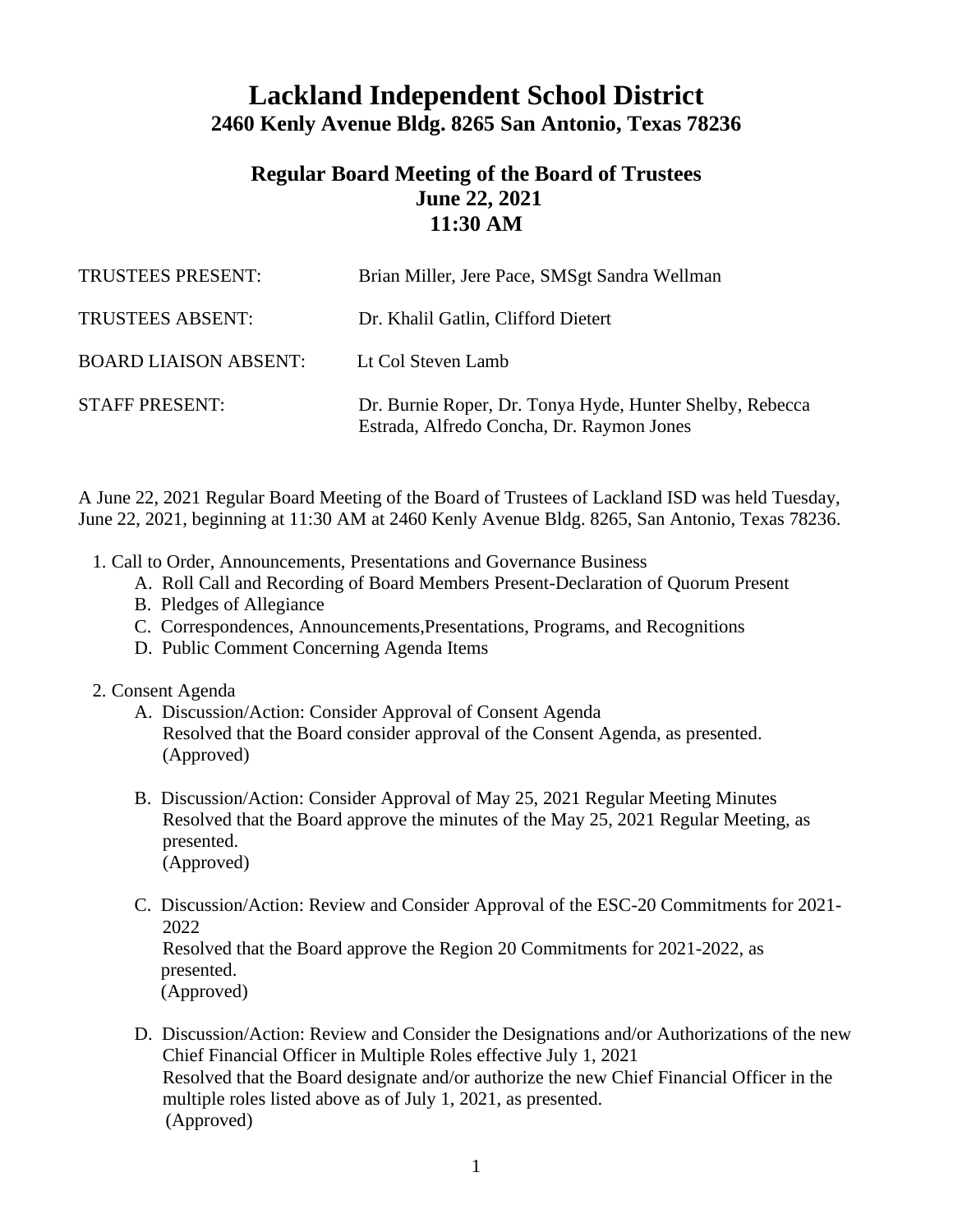- 3. Curriculum and Instruction
	- A. Discussion: Discuss Annual Report on Violent or Criminal Incidents for 2020-2021 (No Board Action Required)
	- B. Discussion: ESSER III -Instructional Continuity Plan (No Board Action Required)
- 4. Operations
	- A. Discussion/Action: Consider Approval of Building 8218 HVAC Renovation Project Resolved that the Board approve:
		- 1. Replacement of Building 8218 HVAC System
		- 2. Project Schematics see attached
		- 3. Delegate Authority for the Superintendent to Chair Selection Process
		- 4. Competitive Sealed Proposals as the Deliver Method
		- 5. Selection Criteria and Relative Weights see attached
		- 6. Prevailing Wage Rates as attached

(Approved)

- B. Discussion/Action: Consider Approval of Track Resurfacing Project Resolved that the Board approve:
	- 1. Renovation of the High School Track and Field
	- 2. Project Schematics see attached
	- 3. Delegate Authority for the Superintendent to Chair Selection Process
	- 4. Competitive Sealed Proposals as the Delivery Method
	- 5. Selection Criteria and Relative Weights see attached
	- 6. Prevailing Wage Rates see attached (Approved)

## 5. Finance

- A. Discussion/Review: Review of May 2021 Financial Statements (No Board Action Required)
- B. Discussion/Review: Review of May 2021 Vouchers and Expenditures (No Board Action Required)
- C. Discussion: Review of ESSER III Grant Application Funding Plan and LISD Safe Return to In Person Instruction and Continuity of Services Plan (No Board Action Required)
- D. Discussion/Action: Review and Consider Approval of Budget Change #3 FY 2020-2021 Resolved that the Board approve the recommended budget change #3, as presented. (Approved)
- E. Discussion: Conduct FY 2021-2022 Budget Hearing (No Board Action Required)
- F. Discussion/Action: Review and Consider Approval of Compensation Plan for 2021-2022 Resolved that the Board approve the Compensation Plan for 2021-2022, as presented. (Approved)